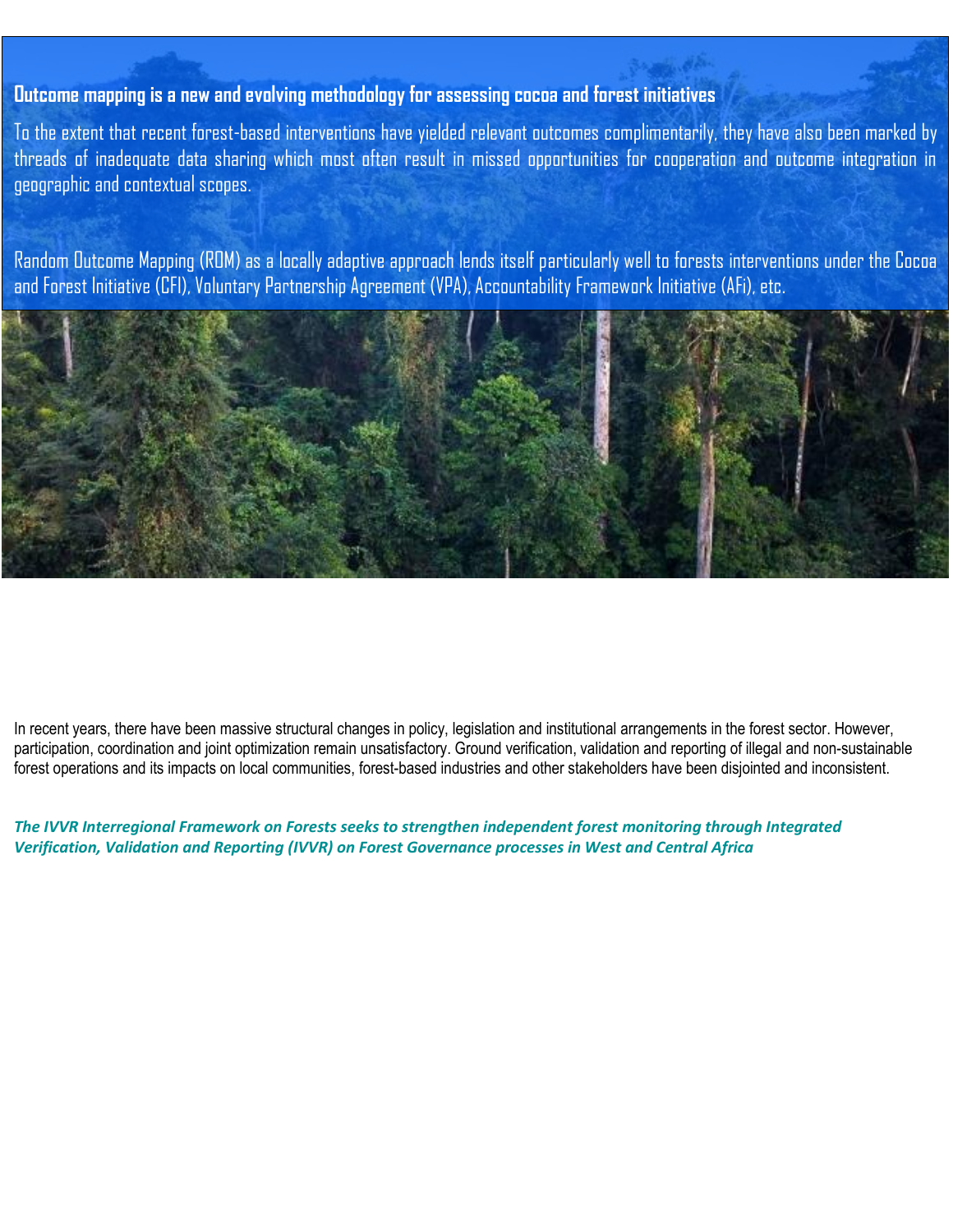**OUTCOME MAPPING; A NEW AND EVOLVING METHODOLOGY FOR ASSESSING COCOA AND FOREST INITIATIVES** 

## THE IVVR INTERREGIONAL FRAMEWORK ON FORESTS

**Contact FIDEP Foundation for the most recent version [fidepresearch@gmail.com](mailto:fidepresearch@gmail.com)**

Research indicates that about 90% of cocoa produced the world over comes from smallholder farms varying in size up to 5 hectares.<sup>1</sup> The situation is no different in Ghana making the commodity an instrumental vehicle for lowering poverty incidence in the cocoa growing areas and providing employment for a fairly wide range of skilled and unskilled labour. However, the exact impact of cocoa on poverty reduction has always been approximated due to the complex interrelations that exist between various interventions and their

 $^1$  Smallholder yields: Average 350kg/hectare (ranges from 200kg in Ecuador to 1,500kg for smallholders in Sulawesi, Indonesia. (Ghana 300kg, Cote d'Ivoire 450kg)

 $\overline{\phantom{a}}$ 

expected results. This unknown has often resulted in missed opportunities of complementarity and joint optimization.

The political economy of cocoa surpasses that of any other commodity Ghana is exploiting. Six out of the ten regions of Ghana grow cocoa. For the larger majority of households in Ghana, cocoa constitute the fundamental capital base for income and employment. Therefore the measurability of intervention outcomes in this sector is absolutely crucial. As such, the key question that this brief seeks to address is how intervention outcomes are measured in the cocoa sector. What are the appropriate tools for measuring these intervention outcomes and how effectively are local communities engaged in measuring intervention outcomes.

In this brief, we refer to two independent cases with significant potential for complementarity.

As part of its objective of reducing poverty through sustainable environmental programme in Tafi Agome and Mador communities, ARDO implemented the **Weto Range** 

*Strengthening Independent Forest Monitoring Through Integrated Verification, Validation And Reporting On Forest Governance Processes In West And Central Africa*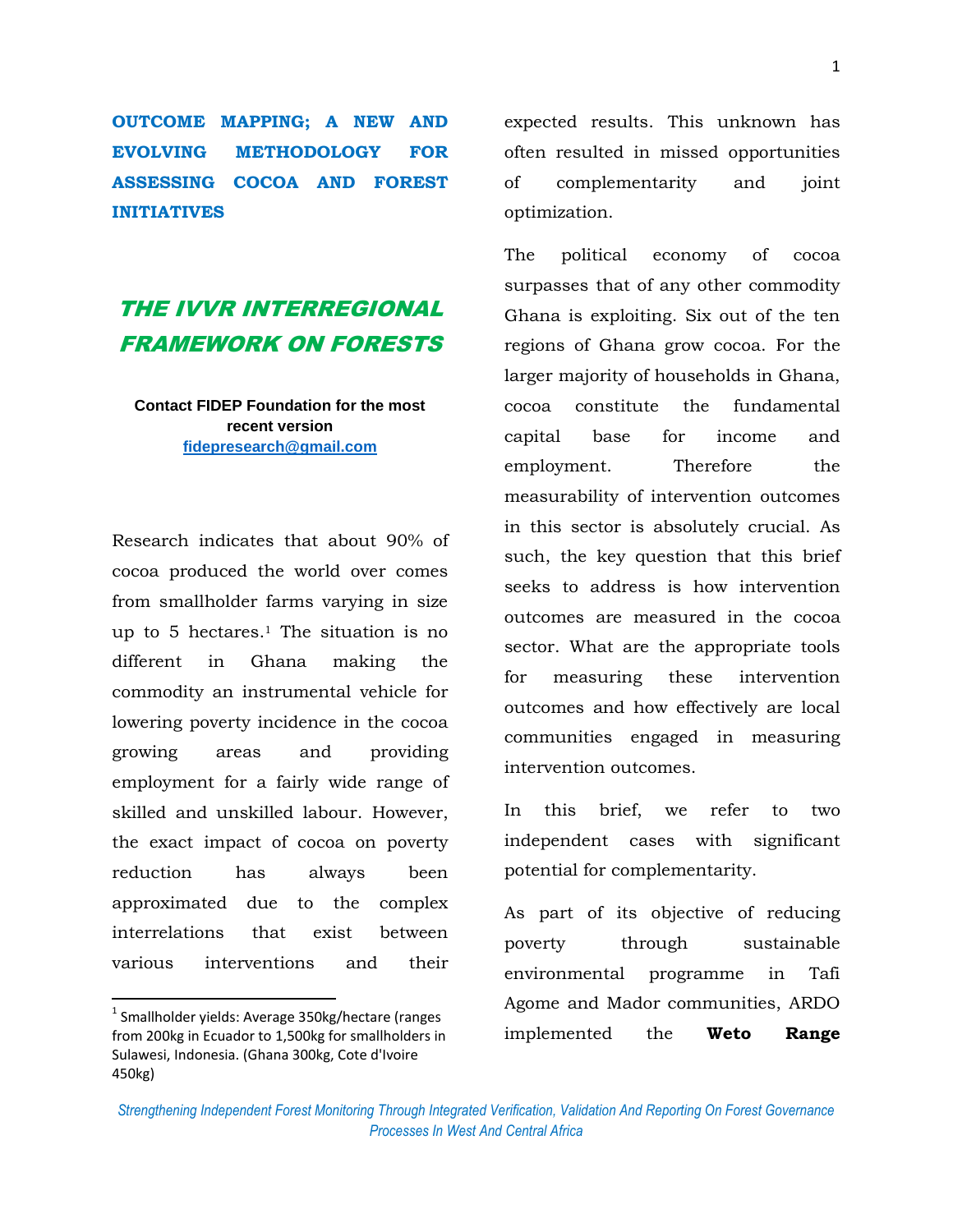**Conservation Project2**. The project sought to enhance the biodiversity of the Tafi Agome and Mador portions of the Weto landscape, through the conservation of watersheds, sacred groves and wildlife habitats. The project also sought to strengthen institutional capacities at the landscape level while promoting integrating conservation and sustainable livelihoods in the management of the targeted landscape.

In order to achieve its goal, the project the sensitized local communities and formed two farmer groups namely; Dunenyo in Agome comprising 16 members and Hope for Better Life in Mador with 24 members. Under this project, cocoa pods, Ofram, Prekese and Grains of Paradise (GoP) seeds were supplied. The following quantities of seedlings were raised and transplanted over the period of two years:

- 23,000 cocoa seedlings
- 3,000 ofram seedlings
- 1000 prekese seedlings and
- 30,000 grains of paradise

Under the project, COCOBOD also supplied with 18,000 cocoa seedlings cocoa farmer group members now nursed seedlings for sale. Honey production was also introduced cocoa farmer groups.

Other stakeholders including government and private sector actors have also been providing support to strengthening the techno-economic as well as environmental governance gaps in the cocoa sector. As a result, several siloed outputs have been delivered from several actors in several different and sometimes the same communities.

A complementary intervention case study in this brief is the Next Generation Cocoa Youth Programme referred to as "*MASO".* The consortium partners include Solidaridad, Ashesi University, Fidelity Bank, Aflatoun, Opportunity International Savings and Loans and COCOBOD. <sup>3</sup> MASO seeks to empower the youth as a catalyst for the transformation of the cocoa sector, so it remains a vital and growing part of the Ghanaian economy, by employing more

 $\overline{\phantom{a}}$ 

*Strengthening Independent Forest Monitoring Through Integrated Verification, Validation And Reporting On Forest Governance Processes In West And Central Africa*

 $\overline{a}$ 

 $3$  The MASO programme is intended to equip the youth, aged 18 to 25, with the requisite skills and knowledge for them to function effectively as cocoa farmers. See:

[https://www.solidaridadnetwork.org/news/solidarid](https://www.solidaridadnetwork.org/news/solidaridad-and-mastercard-support-next-generation-of-cocoa-farmers) [ad-and-mastercard-support-next-generation-of](https://www.solidaridadnetwork.org/news/solidaridad-and-mastercard-support-next-generation-of-cocoa-farmers)[cocoa-farmers](https://www.solidaridadnetwork.org/news/solidaridad-and-mastercard-support-next-generation-of-cocoa-farmers)

<sup>&</sup>lt;sup>2</sup> Field interviews with Accelerated Rural Development Organization (ARDO)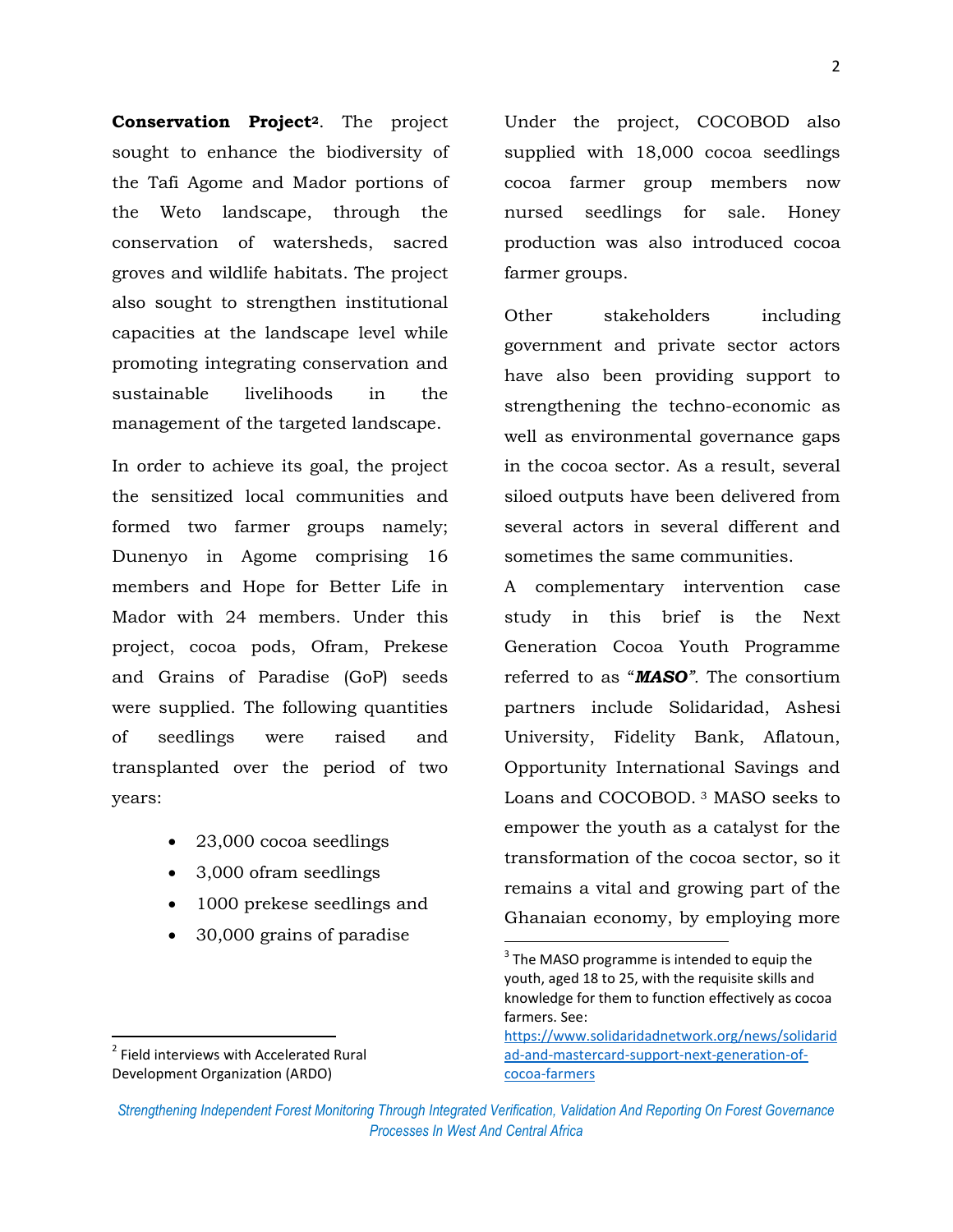youth as business minded farmers and cocoa value chain entrepreneurs. This project cover among others the following districts; Sefwi –Wiaso, Bia West, Asunafo North, Adansi South, Assin North, Hohoe and spreads across Western, Central, Ashanti, Brong Ahafo and Volta Regions. In all these regions, the project is mobilizing and incubating out-of-school youth through the incubator method, combining training, coaching support, a youth network and access to land, finance and markets along with a reduction of barriers to success.

These are two examples of several cocoa and forest focused interventions with overlapping geographic and contextual and conceptual latitudes.

To the extent that both these two interventions and other interventions have yielded relevant outcomes complimentarily, it has also been marked by threads of inadequate data sharing which most often result in missed opportunities for cooperation and outcome integration in geographic and contextual scopes. These concerns call for an outcome mapping of cocoa sector development interventions as a precondition for determining alternate scenarios that could improve both the

conservation and poverty reduction learning curves in Ghana.

In order to avoid duplication redundancy, there is a need to map out the outcomes of cocoa related projects as a means of assessing the collective as well as individual contributions such innovative interventions make to the achievement of significant and lasting changes (outcomes) among key stakeholders and boundary partners. Outcome Mapping is a new and evolving methodology. It is a tool that can be used to assess the contributions that development initiatives make to the achievement of significant and lasting changes (outcomes) in its boundary partners.<sup>4</sup> Random Outcome Mapping (ROM) as a locally adaptive approach therefore lends itself particularly well to forests interventions such under the Cocoa and Forest Initiative (CFI), Voluntary Partnership Agreement (VPA), Accountability

*Strengthening Independent Forest Monitoring Through Integrated Verification, Validation And Reporting On Forest Governance Processes In West And Central Africa*

 $\overline{\phantom{a}}$ 

Outcome Mapping: Building Learning and Reflection into Development Programs. Ottawa, Canada: International Development Research Centre. (*Boundary partners include those individuals, groups or organizations with whom the initiative interacts directly and with whom the initiative can anticipate some opportunities for influence. Outcomes are defined as changes in behaviour, relationships, activities and/or actions that the initiative was instrumental in bringing about. See* Earl, S., Carden, F. and Smutylo, T., 2001.)